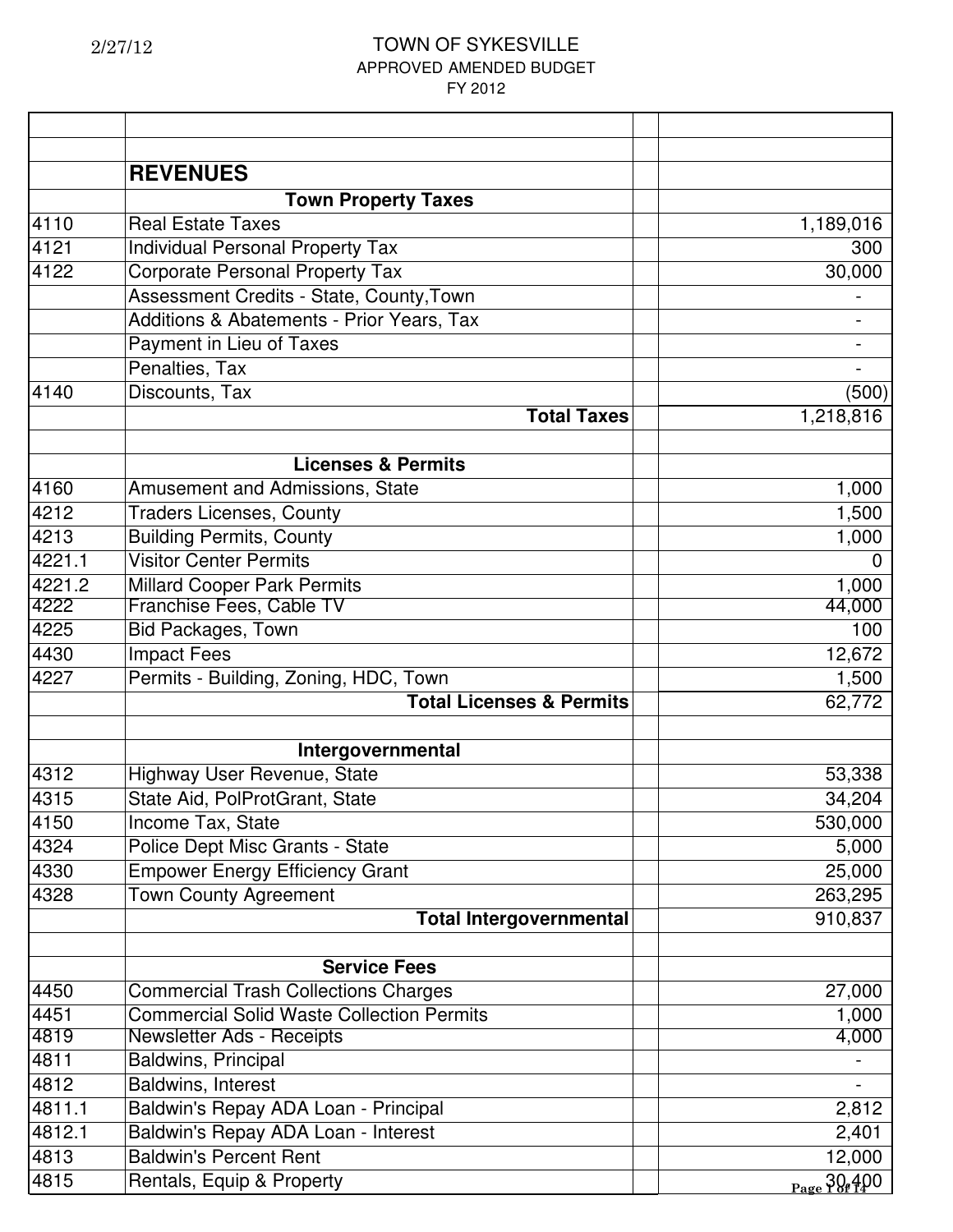| <b>Total Service Fees</b> |  |
|---------------------------|--|
|                           |  |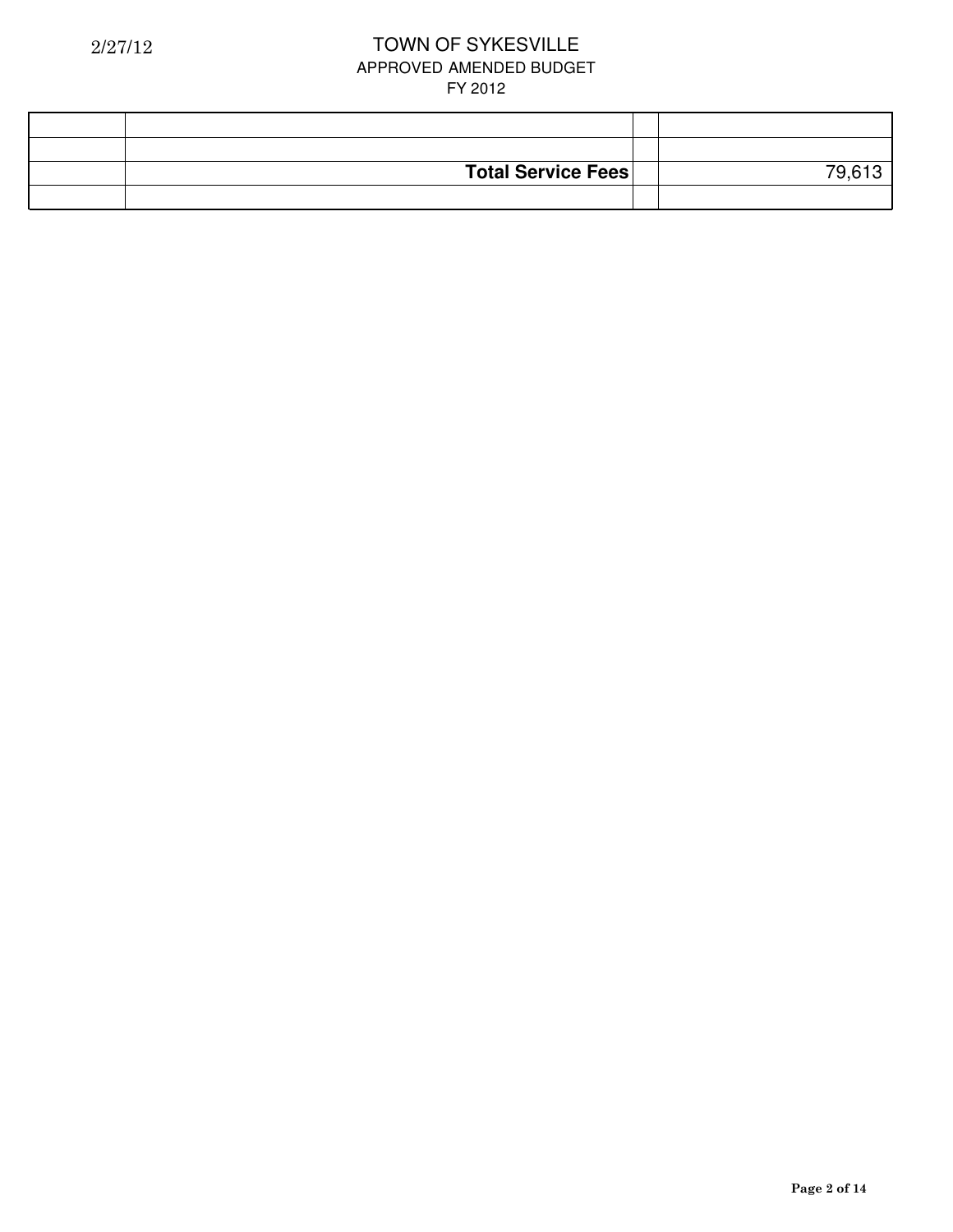|        | <b>Local / Program Revenues</b>               |          |
|--------|-----------------------------------------------|----------|
|        | Post Office Income                            | 20,000   |
| 4817.1 | PO Money Order Income                         |          |
| 4817.2 | PO Retail Income                              |          |
| 4817.3 | PO Services Income                            |          |
| 4817.4 | PO Postage Income                             |          |
| 4817.5 | <b>Stamp Commissions</b>                      |          |
| 4817.6 | <b>Tower Rental</b>                           | 4,100    |
| 4822   | <b>Gatehouse - Donations</b>                  | 500      |
| 4823   | Gatehouse - Fundraisers                       | 4,250    |
| 4824   | Gatehouse - Memberships                       |          |
| 4829   | <b>Schoolhouse Donations</b>                  | 1,000    |
| 4837   | Little Sykes Railway Revenues                 | 1,500    |
|        | <b>Main Street Programs</b>                   | 3,900    |
| 4838.1 | <b>Apple Butter Market</b>                    |          |
| 4838.3 | Misc. Main Street Events                      |          |
|        | Parks & Recreation - Events Revenues          |          |
|        | <b>P&amp;R Family Fun Festival</b>            |          |
| 4851.8 | <b>P&amp;R Golf Revenue</b>                   | $\Omega$ |
| 4851.9 | P&R Movie in the Park                         | 600      |
|        | <b>P&amp;R Homecoming Concert</b>             |          |
|        | P&R Concerts in the Park                      |          |
| 4851.6 | P&R Misc. Holiday Events - including Kickball | 300      |
| 4851.7 | <b>P&amp;R Concession Revenue</b>             | 1,500    |
|        | Warfield: WDC Revenue to Town                 |          |
|        | <b>Total Local / Program Revenues</b>         | 37,650   |
|        | <b>Main Street Association Revenue</b>        |          |
| 4838.5 | <b>Main Street Association Dues</b>           | 250      |
| 4838.6 | Main Street Association Sponsorship           | 1,500    |
| 4910   | <b>Main Street Association Donations</b>      | 1,191    |
| 4915   | <b>Main Street Association Event Revenue</b>  | 3,000    |
| 4915.1 | <b>Main Street Association Golf Revenue</b>   | 4,000    |
|        | <b>Total Main St. Association Revenue</b>     | 9,941    |
|        |                                               |          |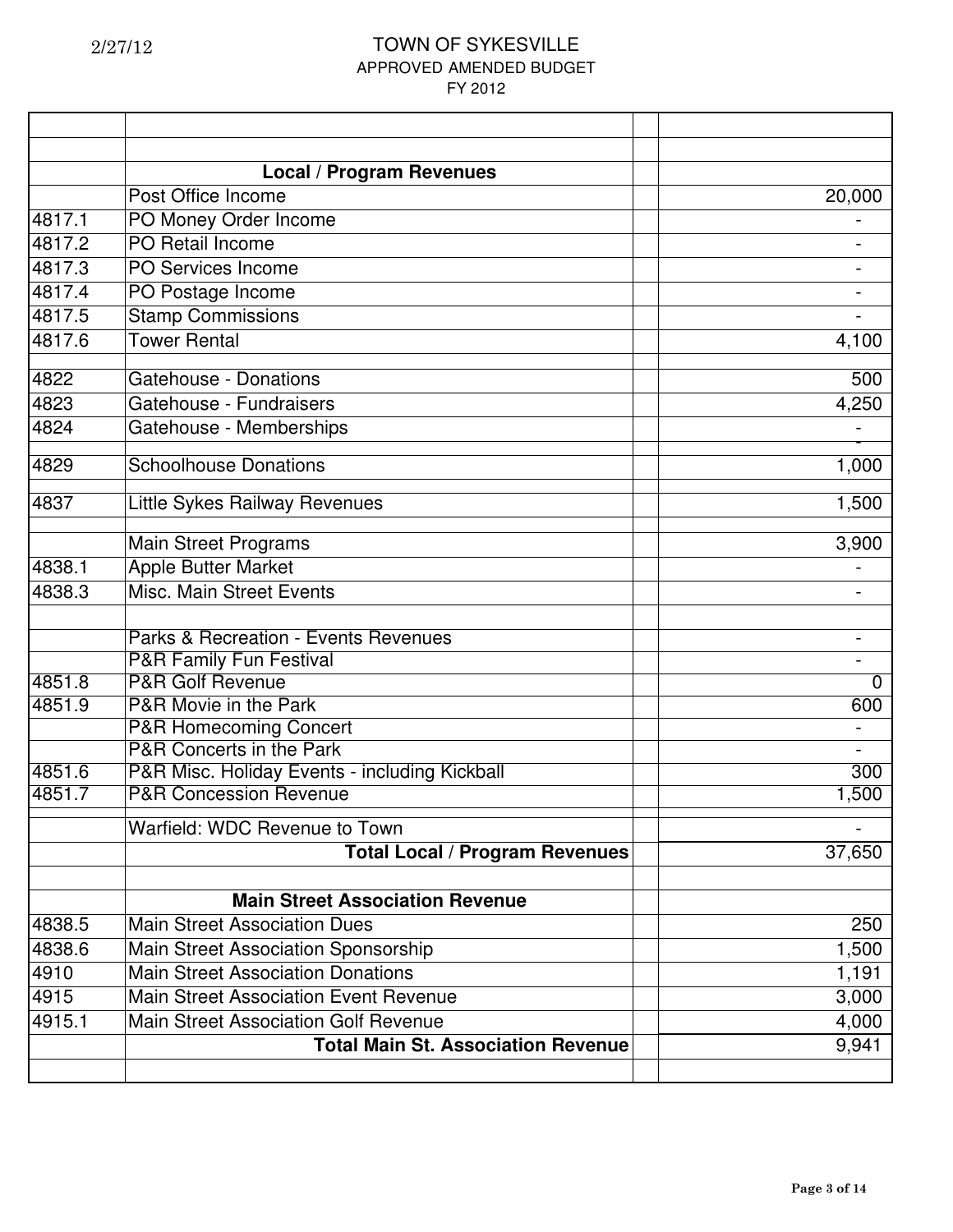|      | <b>Revenues from Miscellaneous Sources</b>       |           |
|------|--------------------------------------------------|-----------|
| 4810 | Interest                                         | 12,500    |
| 4510 | <b>Parking Violations</b>                        | 1,000     |
| 4833 | Misc Receipts - Police Department                | 4,400     |
| 4835 | Misc Receipts - General                          | 1,500     |
| 4323 | Grants, Misc., State                             | 986       |
|      | Transfer from Fund Balance (Reserves)            | 161,511   |
|      | <b>Transfer from Little Sykes Reserves</b>       | 1,000     |
|      | <b>Transfer from Impact Fees</b>                 |           |
|      | <b>Transfer from Development Inspection Fees</b> |           |
|      | <b>Transfer from Raincliffe PWA funds</b>        | 20,000    |
|      | P & R from Reserve                               | 4,508     |
|      | Gate House Reserve (for GH Bldg Operations       |           |
| 4860 | South Branch Park: Hwd County Reimbursement      |           |
| 4865 | South Branch Park State Bond Bill                |           |
|      | <b>Total Miscellaneous Sources Revenue</b>       | 207,405   |
|      |                                                  |           |
|      |                                                  |           |
|      | <b>Total Revenues</b>                            | 2,527,034 |
|      |                                                  |           |
|      |                                                  |           |
|      |                                                  |           |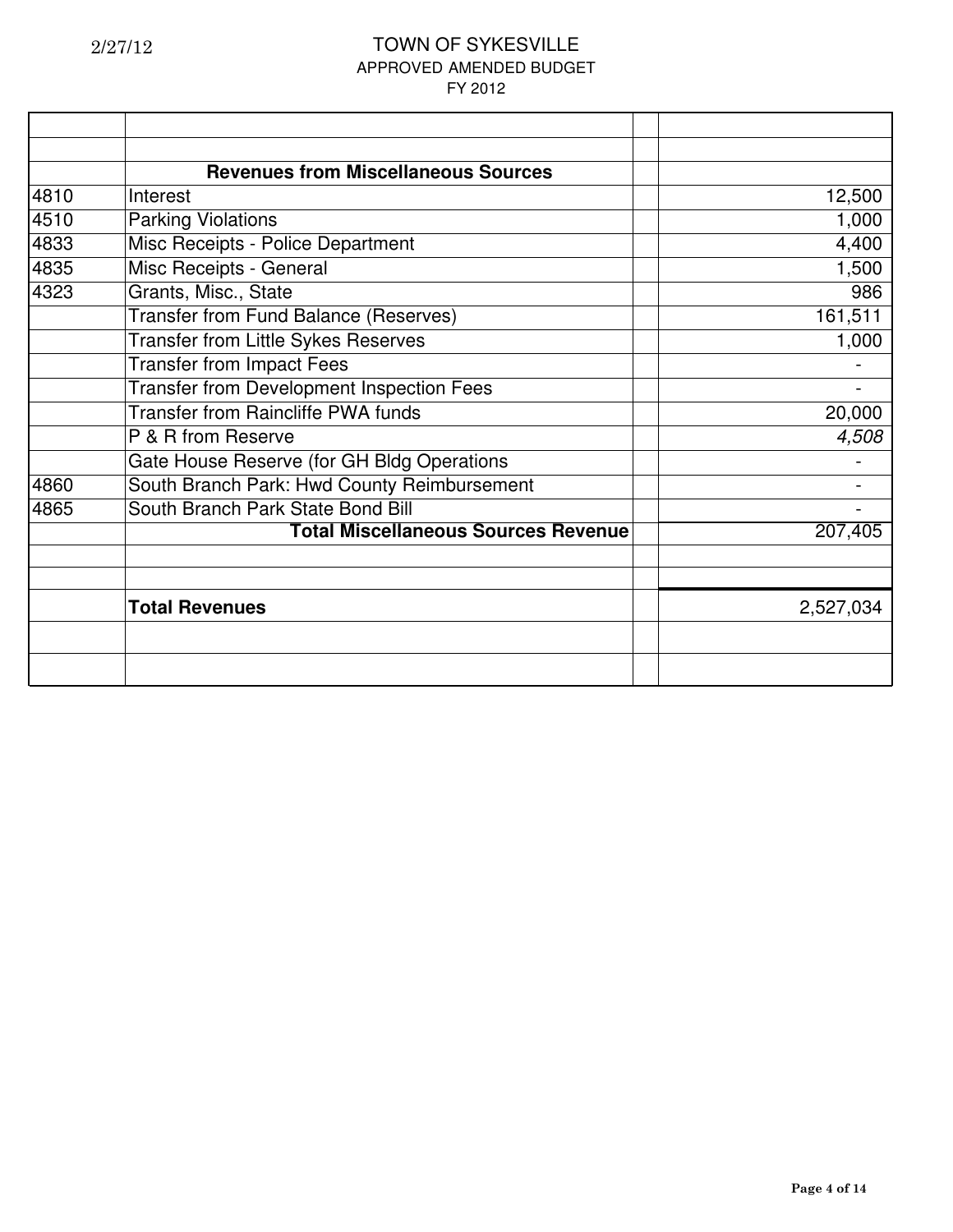|      | <b>EXPENDITURES</b>                          |        |
|------|----------------------------------------------|--------|
|      |                                              |        |
|      |                                              |        |
|      |                                              |        |
| 100  | <b>MAYOR AND TOWN COUNCIL</b>                |        |
| 5000 | <b>Salaries</b>                              | 14,000 |
| 7120 | <b>Advertising &amp; Publishing</b>          | 4,000  |
| 7572 | <b>Christmas Decorations</b>                 | 1,200  |
| 7430 | <b>Community Media Center</b>                | 18,580 |
| 7817 | Contingency                                  | 13,530 |
| 5820 | <b>Dues</b>                                  | 2,200  |
| 7330 | Elections                                    |        |
| 7132 | <b>Employee Events</b>                       | 300    |
| 7125 | <b>Flowers &amp; Condolences</b>             | 500    |
| 7995 | <b>Fund Balance</b>                          |        |
| 7115 | Maryland Municipal League Annual Convention  | 6,000  |
| 7110 | Maryland Municipal League Dues & Scholarship | 5,088  |
| 7133 | Mayor and Council Retreat                    | 200    |
| 5830 | Subscriptions                                | 650    |
| 7127 | <b>Town Newsletter</b>                       | 12,000 |
|      | <b>Total Mayor and Town Council</b>          | 78,248 |
|      |                                              |        |
| 105  | <b>TOWN COMMISSIONS</b>                      |        |
| 7310 | Planning & Zoning Commission                 | 500    |
| 7311 | Master Plan Update                           |        |
| 7320 | <b>Historic District Commission</b>          | 500    |
| 7840 | Historic District Commission - Ombudsman     | 500    |
| 7845 | Historic District Commission - Grant Program | 750    |
|      | <b>Total Town Commissions</b>                | 2,250  |
| 108  | <b>PROFESSIONAL SERVICES</b>                 |        |
| 5100 | Auditor                                      | 13,400 |
| 7210 | Legal Counsel                                | 30,000 |
| 7220 | Engineering                                  | 12,000 |
| 7813 | Insurance: General Property & Liability      | 23,050 |
| 7232 | Actuarial Study June 2009                    |        |
| 7233 | Legal Counsel to obtain IRS ruling           |        |
| 7234 | <b>IRS</b> fee for Determination Ltr         |        |
| 7240 | <b>Codification Services</b>                 | 1,500  |
|      | <b>Total Professional Services</b>           | 79,950 |
|      |                                              |        |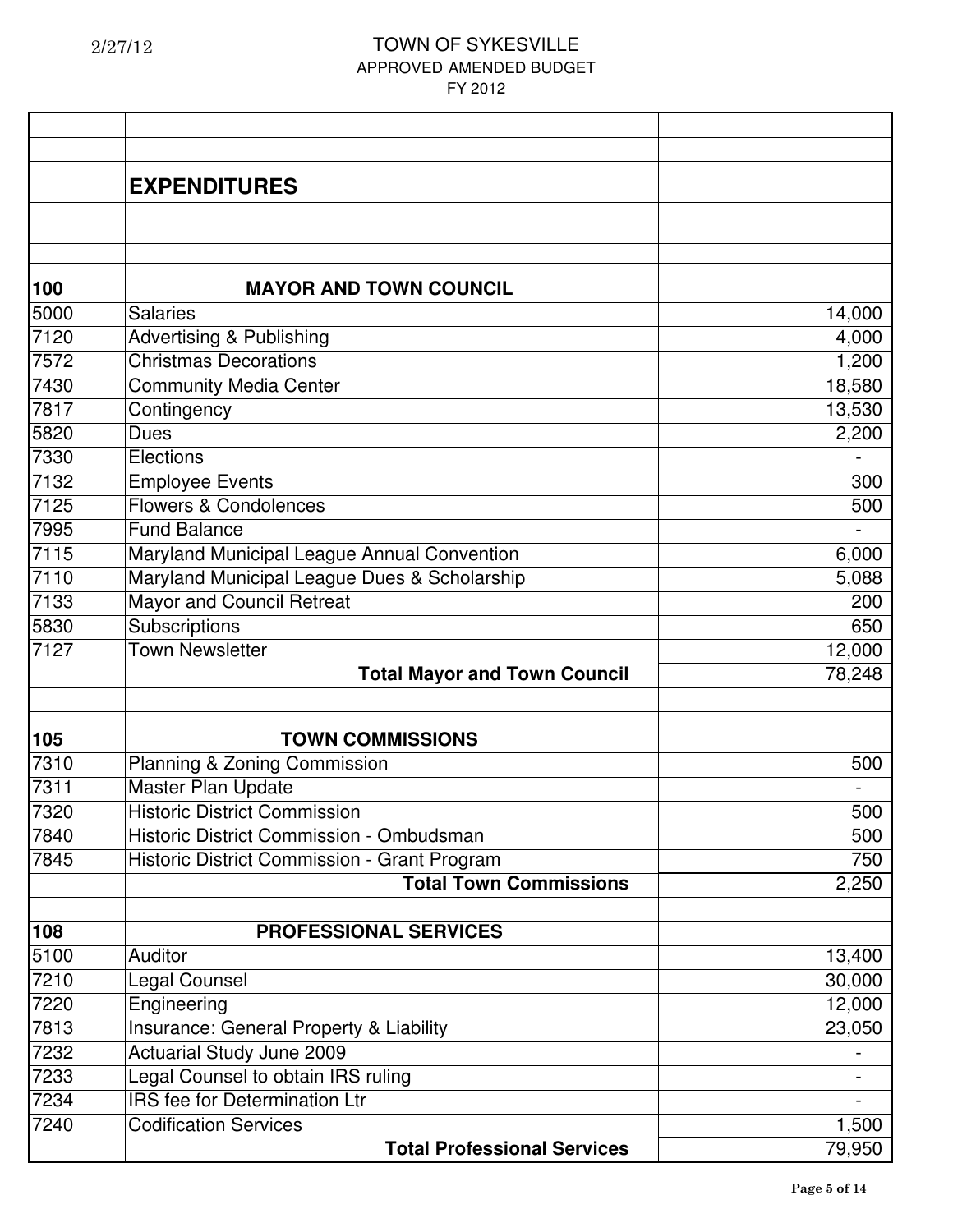| 150  | <b>ADMINISTRATION</b>                      |         |
|------|--------------------------------------------|---------|
| 5000 | <b>Salaries</b>                            | 223,788 |
| 5835 | <b>Bank Fees - Misc Charges</b>            | 600     |
| 5610 | <b>Bank Rental</b>                         | 100     |
| 5460 | <b>Building/Kitchen Supplies</b>           | 650     |
| 5715 | <b>Cellular Phones</b>                     | 1,000   |
| 5500 | <b>Computer Hardware</b>                   | 2,500   |
| 5552 | <b>Computer Maintenance</b>                | 1,650   |
| 5551 | <b>Computer Software</b>                   | 1,500   |
| 7425 | <b>Contract Services - Copier Lease</b>    | 1,500   |
| 5250 | <b>Equipment Maintenance</b>               | 1,300   |
| 5236 | Floor Mat Maintentance - All Departments   | 1,000   |
| 5400 | <b>Office Supplies</b>                     | 4,000   |
| 5425 | Postage - All Departments                  | 2,200   |
| 5270 | Prop Maintenance - Landscaping             | 400     |
| 5230 | <b>Town House Building Maintenance</b>     | 4,000   |
| 5231 | Town House Exterior Painting - Trim        | 1,797   |
| 5240 | Town House Heating - Oil                   | 5,000   |
| 5235 | Town House Housekeeping                    | 4,100   |
| 5220 | Town House, Public Works, Police Telephone | 4,000   |
| 5210 | <b>Town House Utilities</b>                | 6,000   |
| 5810 | <b>Training &amp; Education</b>            | 2,000   |
| 5300 | Travel Expense - All Departments           | 8,900   |
|      | <b>Total Administration</b>                | 277,985 |
|      |                                            |         |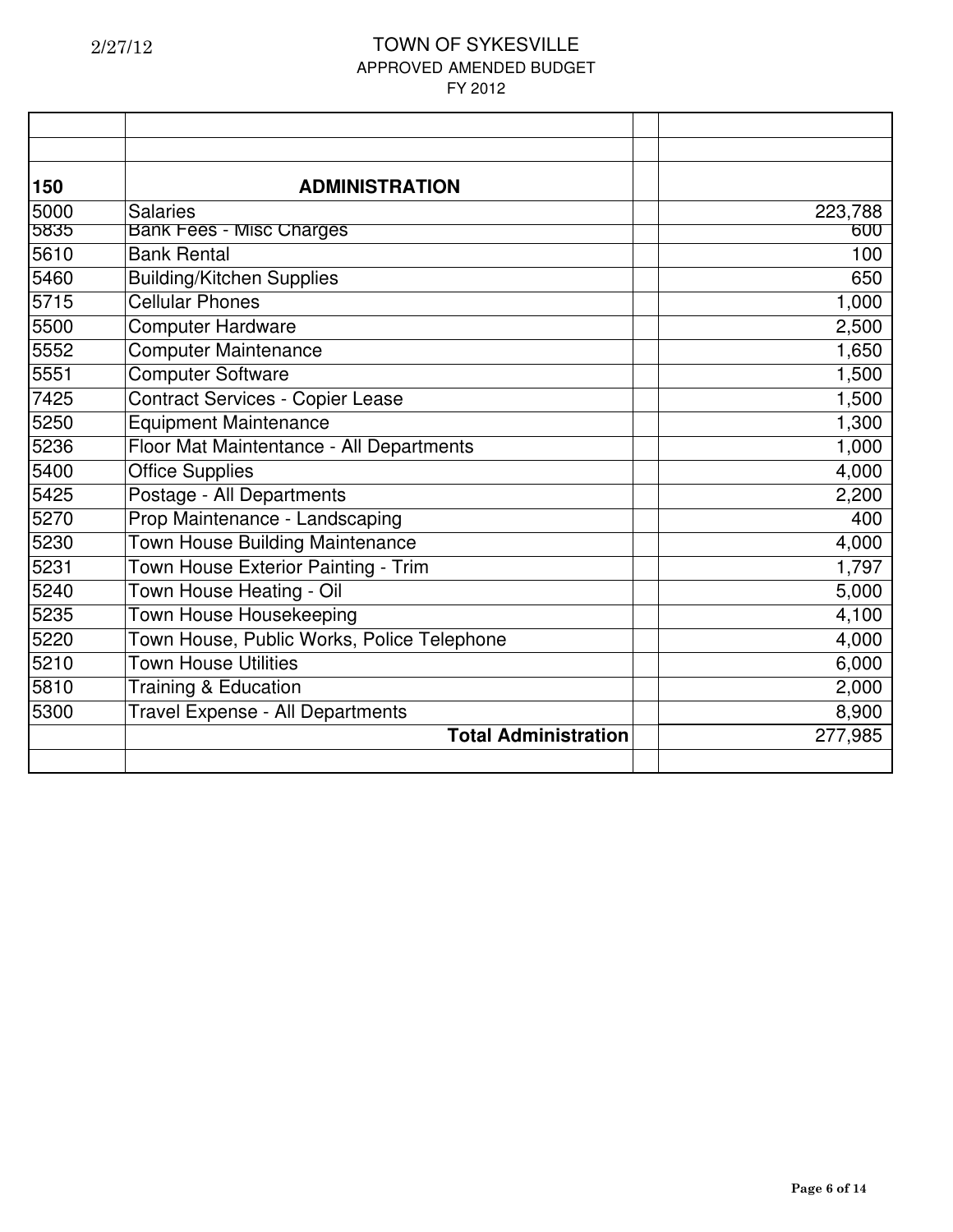| 210  | <b>PUBLIC SAFETY</b>                             |         |
|------|--------------------------------------------------|---------|
| 5000 | <b>Salaries</b>                                  | 360,193 |
| 5003 | <b>New Police Officer</b>                        |         |
| 7410 | Ammunition                                       | 1,200   |
| 7425 | <b>Contract Services - Copier Lease</b>          | 1,500   |
| 7450 | <b>Auxiliary Police</b>                          | 1,904   |
| 5230 | <b>Building Maintenance</b>                      | 2,000   |
| 5716 | Cellular Phones/Mobile Data Terminals            | 4,100   |
| 5550 | <b>Computer Hardware</b>                         | 700     |
| 5552 | <b>Computer Maintenance</b>                      | 1,500   |
| 5551 | <b>Computer Software</b>                         | 300     |
| 7745 | Council Stipend Reclassed to Police Dept.        | 1,000   |
| 5010 | <b>Court Pay</b>                                 | 6,300   |
| 7125 | <b>Community Outreach</b>                        | 3,000   |
| 5250 | Equipment Maintenance                            | 2,900   |
| 7827 | Freedom District Fire Department Contribution    | 2,500   |
| 5260 | Gasoline & Oil                                   | 18,000  |
| 5240 | Heating - Oil                                    | 1,700   |
| 5235 | Housekeeping                                     | 1,200   |
| 5500 | <b>Miscellaneous Supplies</b>                    | 2,000   |
| 5007 | New Employee Background & Screening              | 3,300   |
| 5400 | <b>Office Supplies</b>                           | 2,500   |
| 5005 | Overtime (Partial offest by Misc. Grant Revenue) | 16,891  |
| 5830 | Subscriptions                                    | 700     |
| 5810 | <b>Training &amp; Education</b>                  | 2,000   |
| 5700 | Uniforms                                         | 3,500   |
| 5210 | <b>Utilities</b>                                 | 8,500   |
| 5280 | Vehicle Maintenance                              | 10,500  |
|      | <b>Total Public Safety</b>                       | 459,888 |
|      |                                                  |         |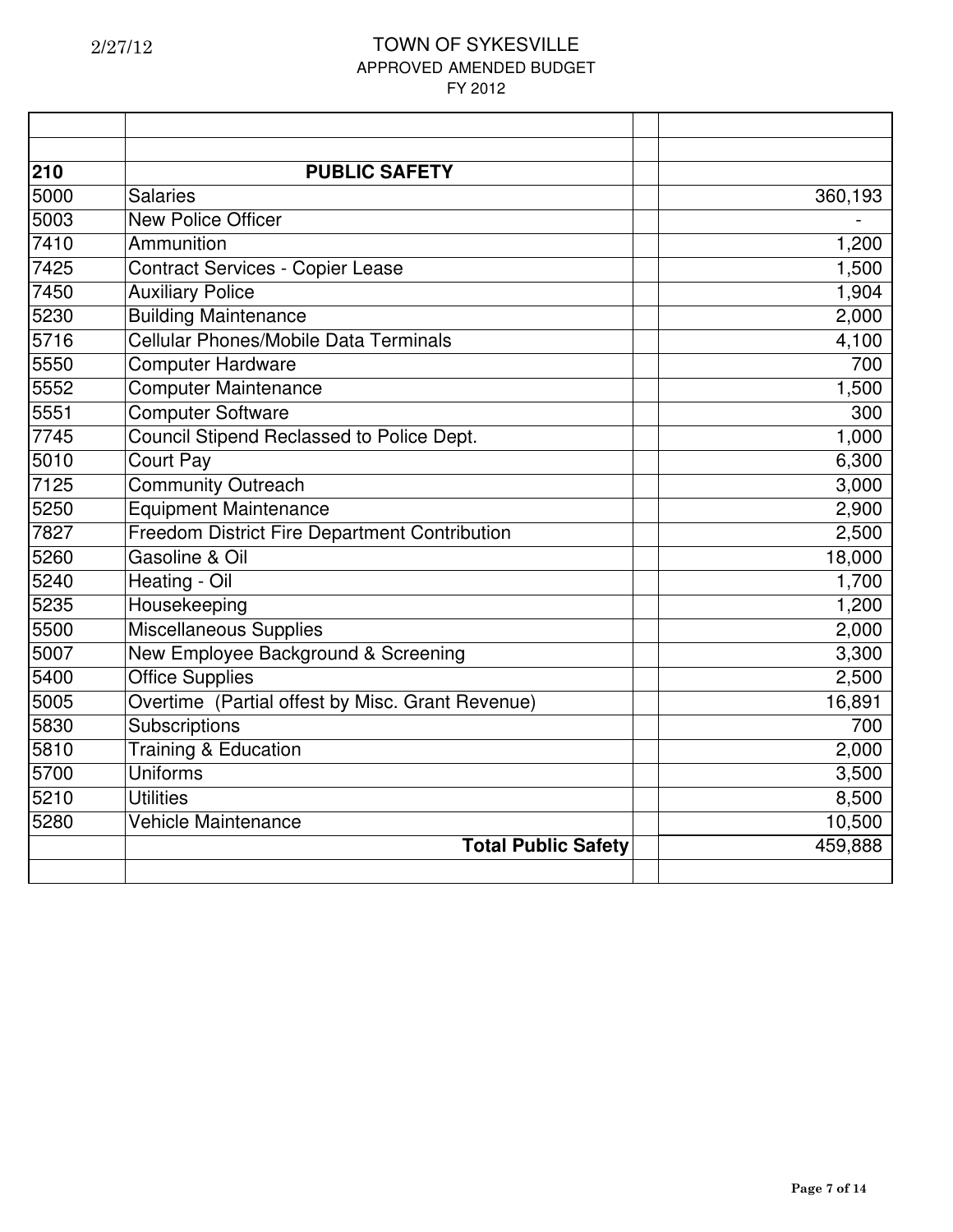| 300  | <b>PUBLIC WORKS &amp; SANITATION</b>         |         |
|------|----------------------------------------------|---------|
| 5000 | <b>Salaries</b>                              | 213,695 |
| 5005 | Salaries - Overtime - excluding snow removal | 3,570   |
| 5001 | <b>Part Time Salaries</b>                    | 2,000   |
| 5230 | <b>Building Maintenance</b>                  | 1,800   |
| 5850 | CDL - Drug & Alcohol Testing                 | 600     |
| 5715 | <b>Cellular Phones</b>                       | 2,500   |
| 5552 | <b>Computer Maintenance</b>                  | 650     |
| 5255 | <b>Dumpsters/Sanitation Equipment</b>        | 3,000   |
| 5710 | <b>Employee Shoe Program</b>                 | 900     |
| 5250 | <b>Equipment Maintenance</b>                 | 2,000   |
| 5260 | Gasoline & Oil                               | 29,500  |
| 5240 | Heating - Natural Gas                        | 1,600   |
| 5553 | <b>Internet Service</b>                      |         |
| 7630 | Miscellaneous Recycling Expense              |         |
| 5500 | <b>Miscellaneous Supplies</b>                | 5,960   |
| 7580 | <b>New Building Signage</b>                  |         |
| 5400 | <b>Office Supplies</b>                       | 950     |
| 5705 | <b>Protective/Safety Equipment</b>           | 2,200   |
| 7620 | <b>Recycling Bins</b>                        | 1,700   |
| 7125 | Solid Waste Advertising & Education          | 1,500   |
| 7610 | <b>Tipping Fees</b>                          | 85,000  |
| 5810 | <b>Training and Education</b>                | 1,000   |
| 5700 | <b>Uniforms</b>                              | 6,100   |
| 5210 | <b>Utilities</b>                             | 3,600   |
| 5280 | <b>Vehicle Maintenance</b>                   | 45,000  |
|      | <b>Total Public Works &amp; Sanitation</b>   | 414,825 |
| 310  | <b>STREETS &amp; ROADS</b>                   |         |
| 7542 | Drainage & Inlets                            | 7,500   |
| 7500 | <b>Misc Road materials</b>                   | 3,500   |
| 7595 | Parking Lot Improvements                     |         |
| 7560 | Road Repair/Patching                         | 10,000  |
| 7580 | Signs                                        | 4,500   |
| 5005 | <b>Snow Removal - Overtime</b>               | 4,590   |
| 7511 | <b>Snow Removal - Supplies</b>               | 13,000  |
| 7545 | Stormwater Mgmt Reg (NPDES)                  |         |
| 7570 | <b>Street Lighting Electric Service</b>      | 63,000  |
|      | <b>Total Streets &amp; Roads</b>             | 106,090 |
|      |                                              |         |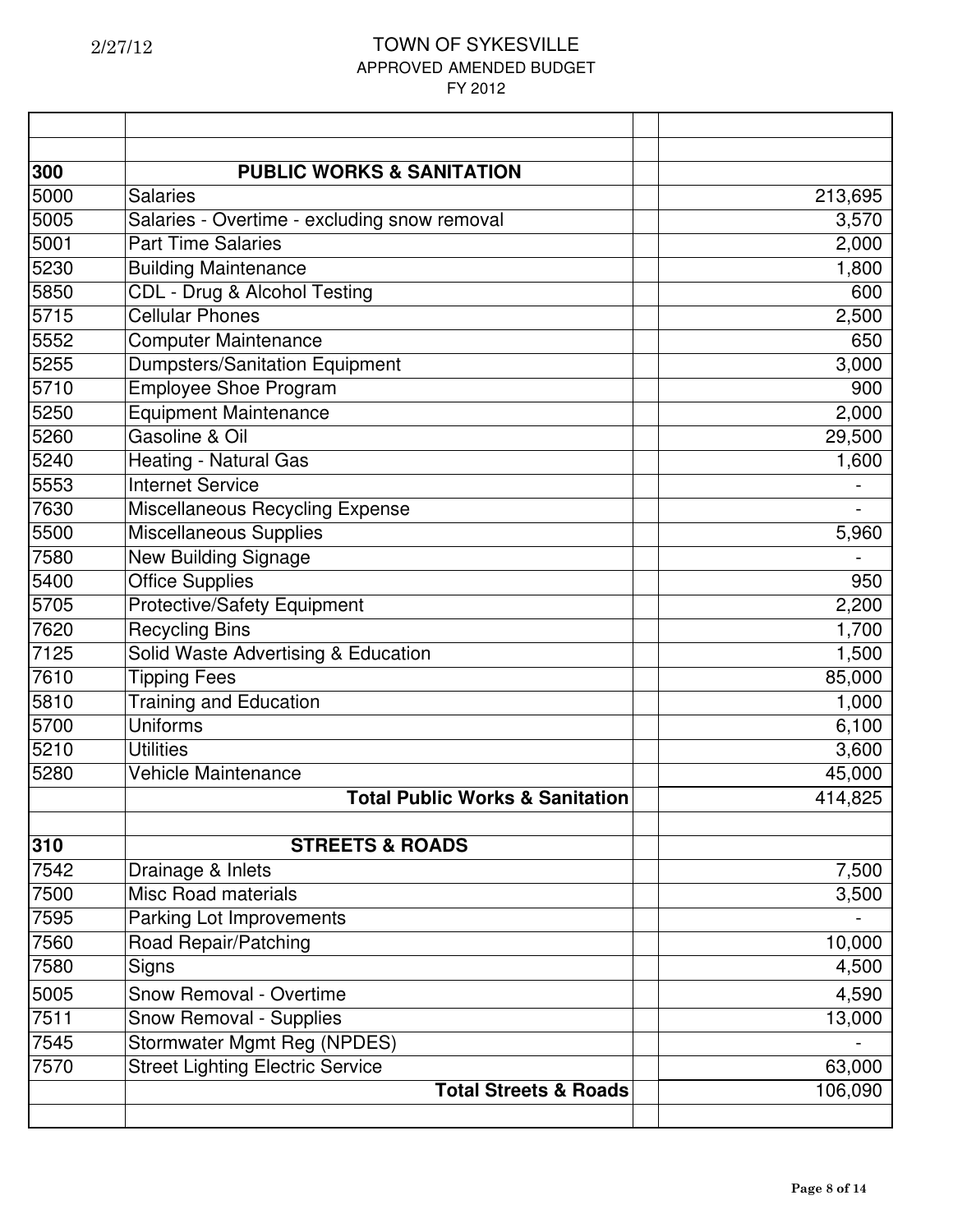| 410        | <b>PARKS MAINTENANCE</b>                           |        |
|------------|----------------------------------------------------|--------|
| 5250       | <b>Equipment Maintenance</b>                       | 3,400  |
| 5235       | Housekeeping                                       | 1,700  |
| 5500       | Miscellaneous Supplies                             | 2,100  |
| 5270       | <b>Property Maintenance</b>                        | 11,000 |
| 7790       | Property Maintenance-Lease Prop from Howard County | 4,000  |
| 7780       | Sediment Pond Maintenance                          | 4,000  |
| 7771       | <b>Tree Care/Maintenance</b>                       | 6,000  |
| <b>TBA</b> | <b>Vandalism Repairs</b>                           | 2,000  |
| 5210       | <b>Utilities</b>                                   | 2,400  |
| 7775       | <b>Weed Control</b>                                | 300    |
|            | <b>Total Parks Maintenance</b>                     | 36,900 |
|            |                                                    |        |
| 430        | <b>MAIN STREET/DOWNTOWN</b>                        |        |
| 5000       | Main Street Manager/South Branch Park Supervisor   | 20,400 |
|            | <b>Council Stipend for Main Street Manager</b>     |        |
| 5500       | <b>Apple Butter Market Supplies</b>                |        |
| 5505       | <b>Main Street Events Supplies</b>                 | 1,000  |
| 7125       | <b>Apple Butter Market Promotions</b>              | 320    |
| 7126       | Main Street Events Marketing                       | 500    |
| 5210       | Utilities @ South Branch Park                      | 900    |
| 7745       | Council Stipend reclassed to EDC                   |        |
| 5230       | Little Sykes Railway - Building Maintenance        | 650    |
| 5270       | Little Sykes Railway - Property Maintenance        | 1,760  |
| 7780       | Little Sykes Railway - Train Maintenace            | 1,000  |
| 7750       | <b>Fallfest Contribution to SBA</b>                |        |
| 5211       | Sykesville & Patapsco Railway - Utility Grant      | 400    |
| 5230       | <b>Train Station - Building Maintenance</b>        | 2,000  |
|            | <b>Total Main Street / Downtown</b>                | 28,930 |
|            |                                                    |        |
|            | <b>Main Street Association Expenses</b>            |        |
| 5506       | <b>MSA Supplies</b>                                | 1,104  |
| 7127       | <b>MSA Marketing</b>                               | 500    |
| 5810       | <b>MSA Education/Training</b>                      |        |
| 7341       | <b>MSA Golf Expense</b>                            | 4,000  |
| 7900       | <b>MSA Transfer to Reserve</b>                     | 4,337  |
|            | <b>Total MSA Expenses</b>                          | 9,941  |
|            |                                                    |        |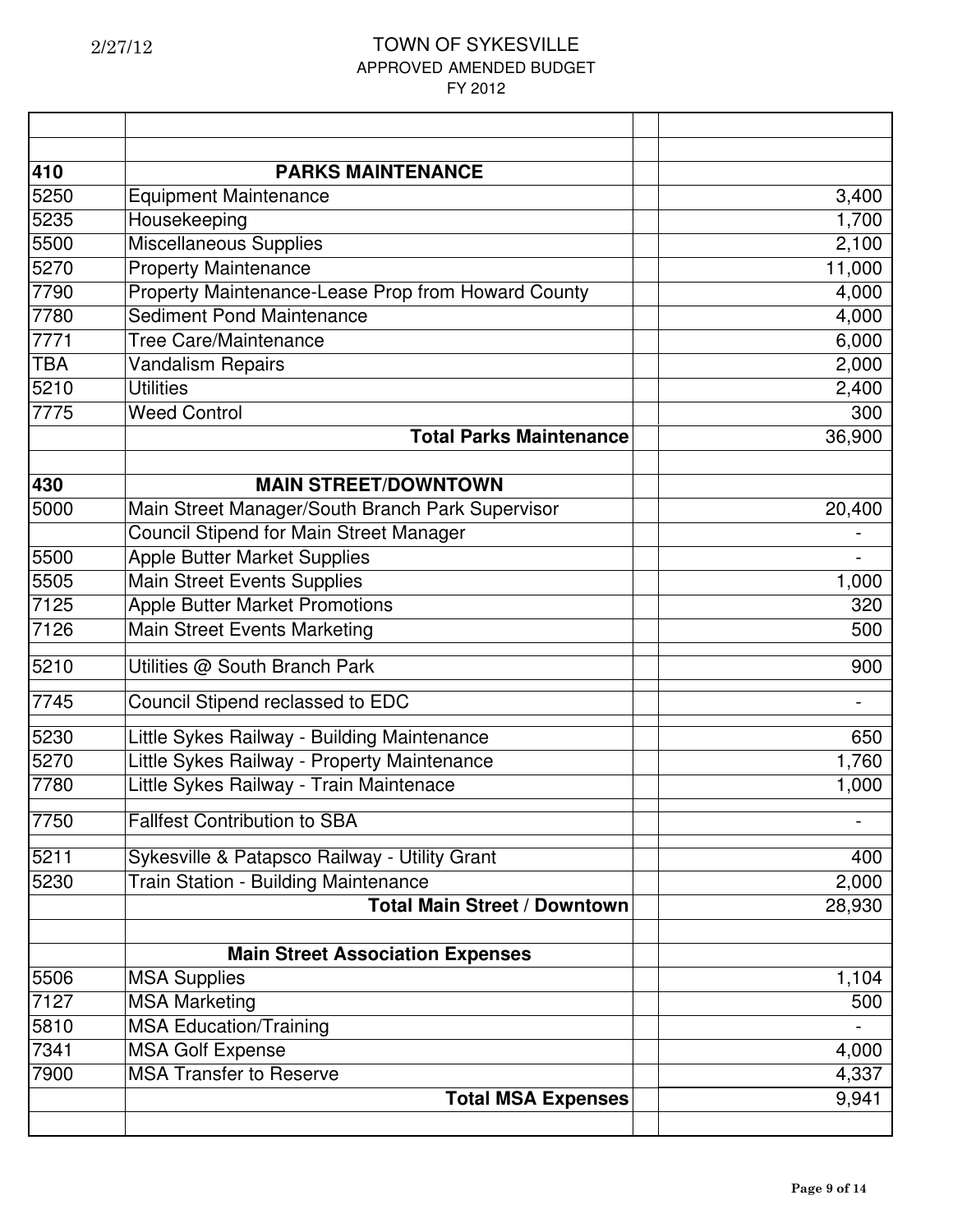| 510  | <b>VISITOR CENTER &amp; POST OFFICE</b>         |                  |
|------|-------------------------------------------------|------------------|
| 5000 | <b>Salaries</b>                                 | 45,799           |
| 5835 | <b>ACH Merchant Fees</b>                        | 2,500            |
| 7125 | Advertising                                     | 650              |
| 5230 | <b>Building Maintenance</b>                     | 1,500            |
| 5225 | <b>Business Machine Supplies</b>                | 1,250            |
| 5235 | Housekeeping: Tower                             | 3,300            |
| 5553 | <b>Internet Service</b>                         | 950              |
| 5400 | <b>Office Supplies</b>                          | 500              |
| 5510 | <b>Cost of Sales</b>                            | 500              |
| 5511 | Money Order Expense                             |                  |
| 5512 | <b>Retail Sales Expense</b>                     |                  |
| 5514 | Postage for Resale Expense                      |                  |
| 5215 | <b>Security Services-Professional</b>           | 275              |
| 5220 | <b>Telephone</b>                                | 700              |
| 5210 | <b>Utilities</b>                                | 5,300            |
|      | <b>Total Visitor Center &amp; Post Office</b>   | 63,224           |
| 520  | <b>SYKESVILLE SCHOOLHOUSE</b>                   |                  |
| 5230 | <b>Building Maintenance</b>                     | 1,000            |
| 5235 | Schoolhouse Housekeeping                        | 360              |
| 5500 | <b>Schoolhouse Supplies</b>                     | 400              |
| 5220 | Schoolhouse Telephone                           | 210              |
| 5210 | <b>Utilities</b>                                | 2,300            |
|      | <b>Total Sykesville Schoolhouse</b>             | 4,270            |
| 530  | <b>GATE HOUSE MUSEUM</b>                        |                  |
| 5000 | Salaries - Director & Curator                   | 7,270            |
| 5230 | <b>Building Maintenance</b>                     | 2,500            |
| 5231 | <b>Exterior Painting - Porch and South Side</b> | 11,203           |
| 7129 | <b>Exhibit Planning</b>                         | 400              |
| 5331 | <b>Gate House Self-Funded</b>                   |                  |
| 5240 | Heating                                         | 3,000            |
| 5235 | Housekeeping                                    | 750              |
| 5553 | <b>Internet Service</b>                         | 950              |
| 5500 | <b>Misc Supplies</b>                            | 500              |
| 5335 | <b>Museum Events</b>                            | 4,000            |
| 5400 | <b>Office Supplies</b>                          | 500              |
| 7125 | Advertising                                     | 300              |
| 5270 | Property Maintenance - Landscaping              | 350              |
| 5215 | Security Services-Professional                  | 360              |
| 5220 | Telephone                                       | 400              |
| 7128 | <b>Artifact Restoration</b>                     | 250              |
| 7450 | <b>Volunteer Recognition Event</b>              | Page 10 of $200$ |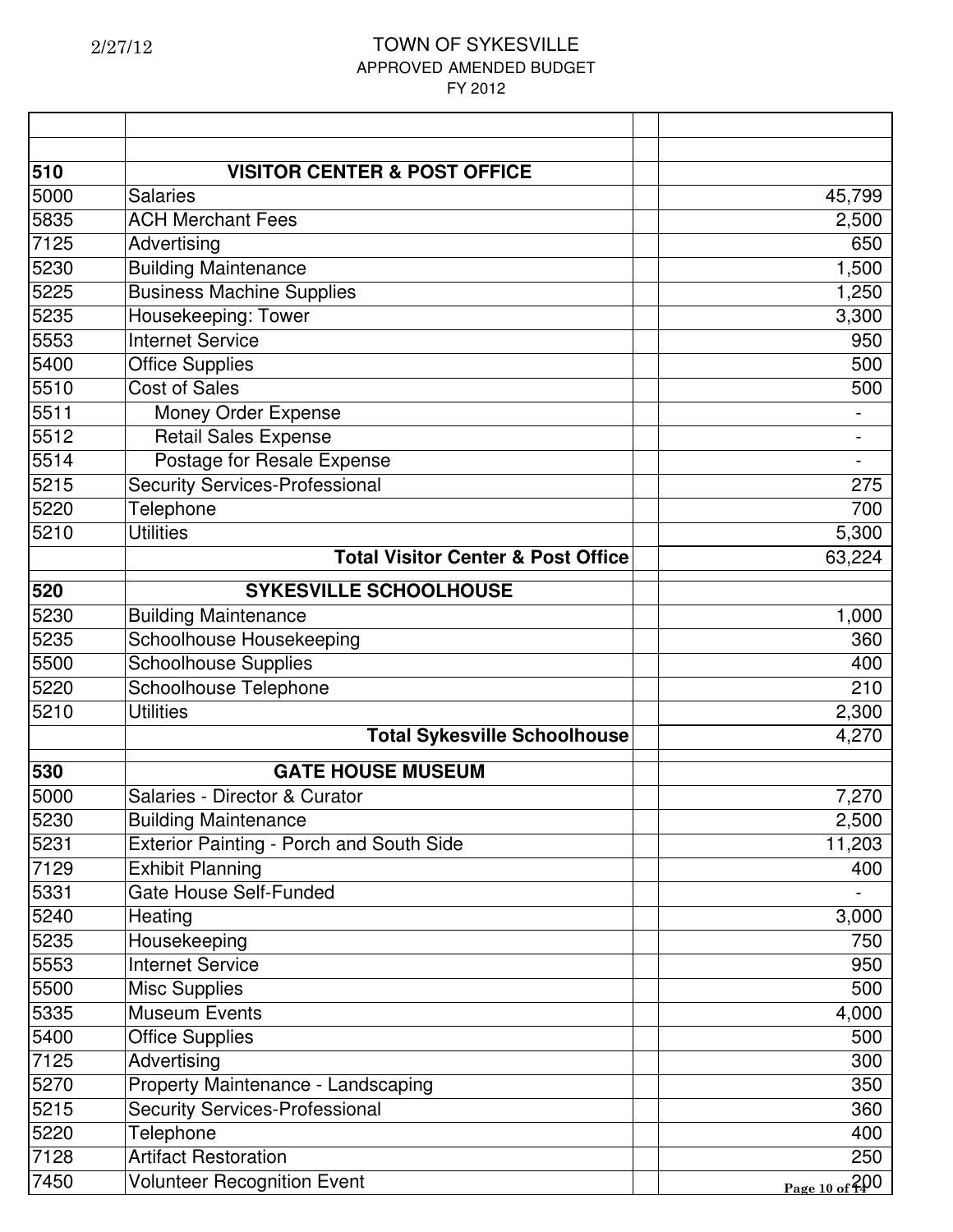| 5810 | <b>Volunteer Training/workshops</b>    | 150    |
|------|----------------------------------------|--------|
| 7745 | Council Stipend Reclassed to Gatehouse |        |
| 5210 | <b>Utilities</b>                       | 1,500  |
|      | <b>Total Gatehouse Museum</b>          | 34,583 |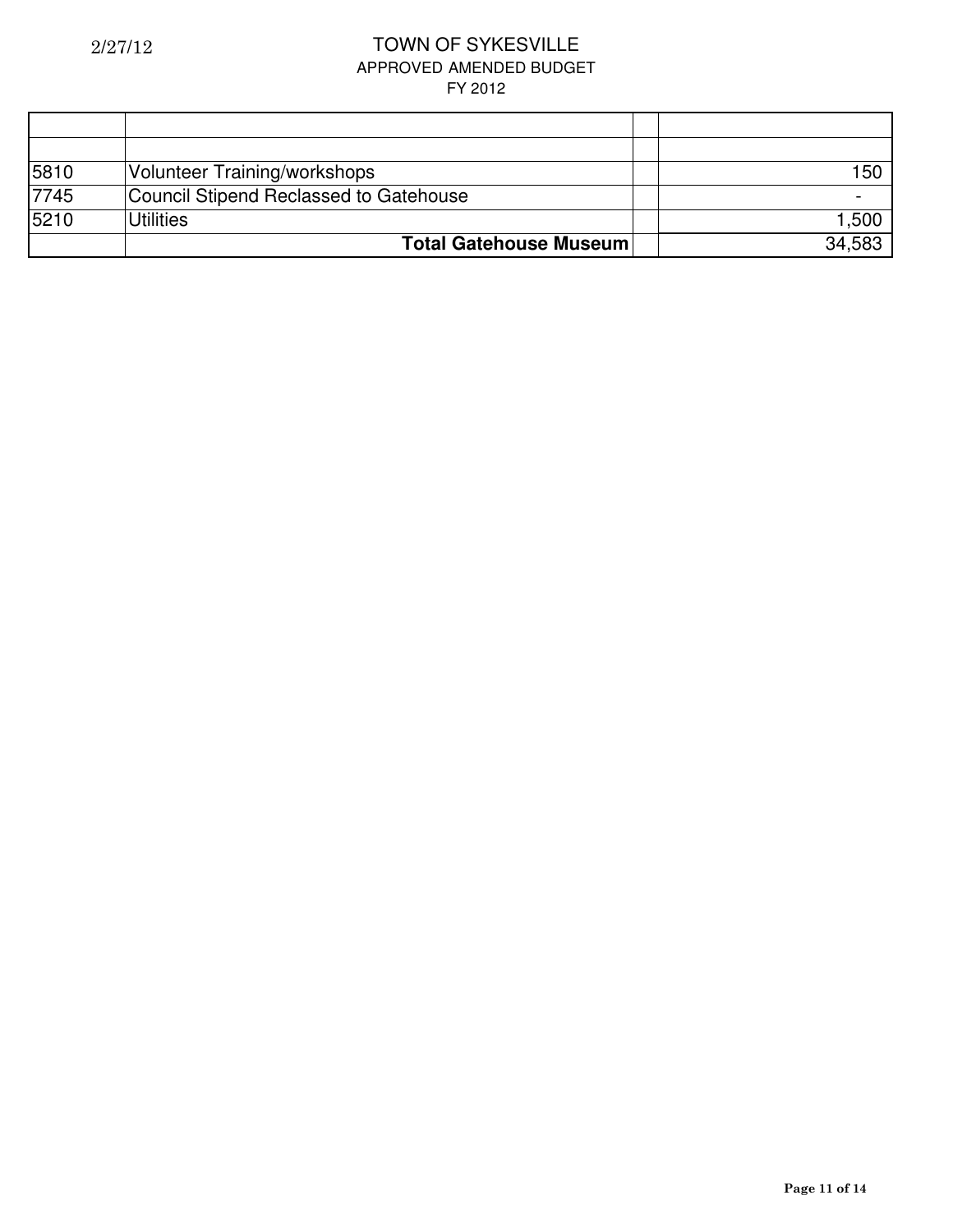| 570    | <b>PARKS &amp; RECREATION</b>                        |             |
|--------|------------------------------------------------------|-------------|
| 7341   | <b>Golf Tourney</b>                                  | 0           |
| 7743   | <b>Recreational Equipment</b>                        | 200         |
| 7745   | Council Stipend reclassed to Parks & Rec.            |             |
| 7747   | Sign for Jones Park                                  |             |
| 7748   | Park Rules Signs                                     | 700         |
| 7740.9 | Movies in the Park                                   | 4,100       |
| 7740.1 | <b>Family Festival</b>                               |             |
| 7740.2 | Kickball                                             | 300         |
| 7740.3 | Advertising (was Movies in the Park)                 | 500         |
| 7740.4 | Century High School Homecoming Concert               |             |
| 7740.5 | Concerts in the Park                                 | 500         |
| 7740.6 | Miscellaneous Holiday Events                         | 750         |
| 7740.7 | Concessions                                          | 900         |
| 7740.8 | <b>ASCAP Fees</b>                                    | 350         |
|        | <b>Total Parks &amp; Recreation</b>                  | 8,300       |
|        |                                                      |             |
|        | <b>WARFIELD CULTURAL &amp; COMMERCE CENTER</b>       |             |
| 7829   | MD 32/851 Intersection                               |             |
|        | <b>Total Warfield Cultural &amp; Commerce Center</b> |             |
|        |                                                      |             |
| 610    | <b>EMPLOYEE BENEFITS</b>                             |             |
| 5000   | <b>Employee COLA</b>                                 | $\mathbf 0$ |
| 5010   | <b>Christmas Bonuses</b>                             | 2,400       |
| 7811   | Immunizations - Hepatitis, Lyme, etc.                | 500         |
| 7810   | Health Insurance-Employer's Share                    | 161,180     |
| 7809   | Life Insurance                                       | 3,185       |
| 7808   | Long Term Disability/Employer                        | 3,547       |
| 7806   | Retirement Plan/401a                                 | 74,616      |
| 7804   | <b>Short Term Disability</b>                         | 4,800       |
| 5025   | Comp Time Payout                                     | 3,060       |
| 5026   | <b>Unused Vacation Payout</b>                        | 10,200      |
| 7812   | <b>Social Security</b>                               | 71,291      |
| 7130   | <b>Tuition Reimbursement</b>                         |             |
| 7807   | <b>Workers' Comp Insurance</b>                       | 58,000      |
|        | <b>Total Employee Benefits</b>                       | 392,779     |
|        |                                                      |             |
|        |                                                      |             |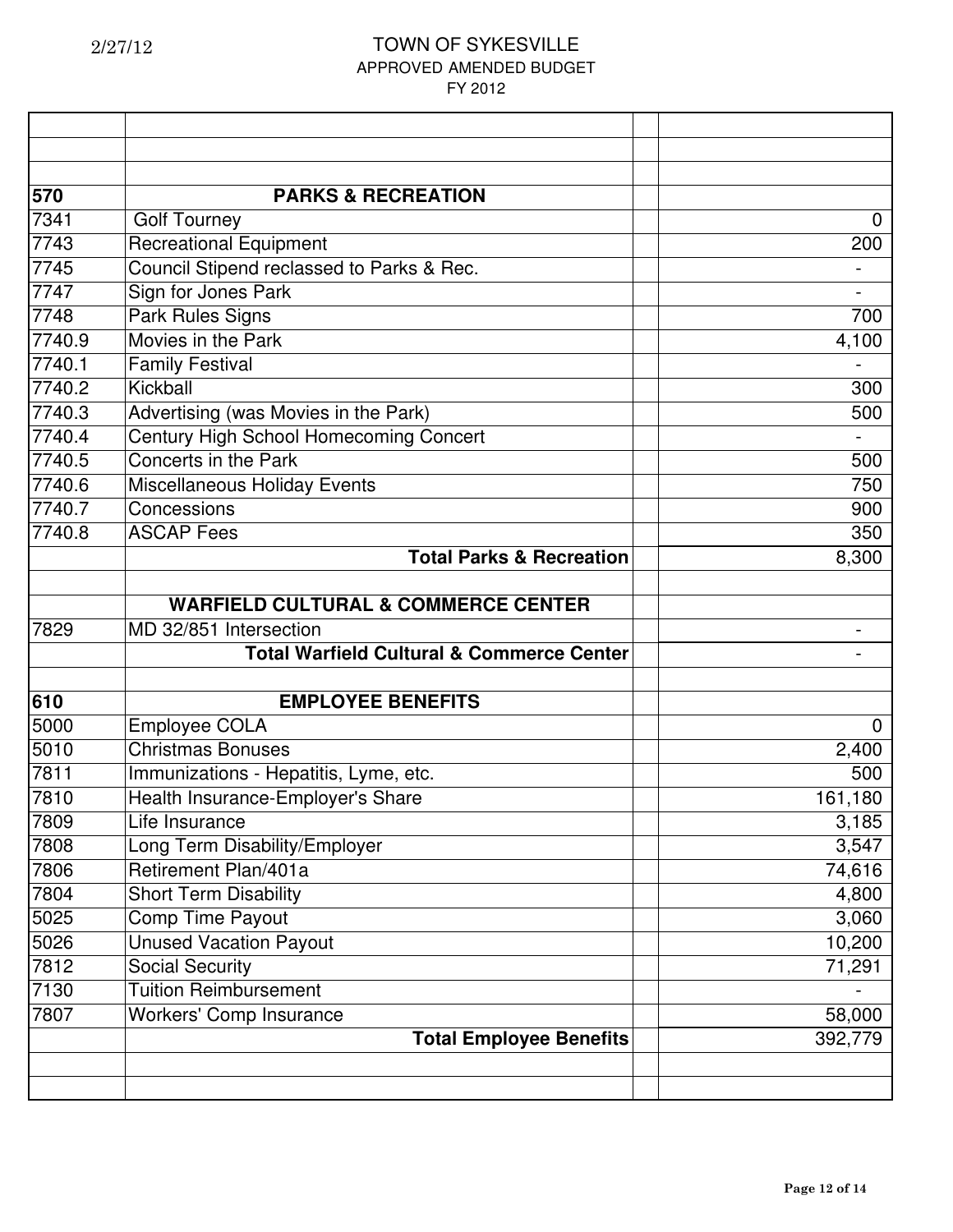| 680    | <b>DEBT SERVICE</b>                                                                       |           |
|--------|-------------------------------------------------------------------------------------------|-----------|
| 5905   | <b>SALT Loan - Principal</b>                                                              |           |
| 5906   | <b>SALT Loan - Interest</b>                                                               |           |
| 5911   | CDA 2002 Parking Lots - Principal                                                         | 29,100    |
| 5912   | CDA 2002 Parking Lots- Interest                                                           | 8,409     |
| 5915   | CDA 2005 Police Stat Expansion-Principal                                                  | 20,300    |
| 5916   | CDA 2005 Police Stat Expansion - Interest                                                 | 8,640     |
| 5933   | Police Vehicle - 2009 Charger - Principal                                                 | 6,778     |
| 5934   | Police Vehicle - 2009 Charger - Interest                                                  | 997       |
| 5935   | Police Vehicle - 2010 Charger - Principal                                                 | 4,882     |
| 5936   | Police Vehicle - 2010 Charger - Interest                                                  | 1,420     |
| 5929   | Bank of America Bond 070108 Principal                                                     | 65,718    |
| 5930   | Bank of America Bond 070108 Int                                                           | 33,127    |
|        | <b>Total Debt Service</b>                                                                 | 179,371   |
|        |                                                                                           |           |
|        | <b>CAPITAL OUTLAY</b>                                                                     |           |
| 7821.1 | <b>Public Safety:</b>                                                                     |           |
|        | <b>New Police Vehicle</b>                                                                 | 32,000    |
|        | <b>Automated External Defibrillators</b>                                                  | 1,500     |
|        | <b>Flash Cam</b>                                                                          | 6,000     |
| 7821.2 | <b>Public Works &amp; Sanitation</b>                                                      |           |
|        | <b>Solid Waste Truck</b>                                                                  | 144,500   |
|        | <b>Snow Emergency Signs</b>                                                               | 500       |
| 7821.8 | <b>Town House</b>                                                                         |           |
|        | <b>Empower Energy Efficiency Project</b>                                                  | 25,000    |
|        | Generator Connection to SPD                                                               | 2,000     |
|        | <b>Streets &amp; Roads</b>                                                                |           |
| 7821.9 |                                                                                           | 25,000    |
|        | Paving - South end of McElroy Parking lot<br>Paving - Sandosky Parking Lot - Behind Becks | 35,000    |
|        | Paving - Town House Parking Lot                                                           | 58,000    |
|        |                                                                                           |           |
| 7821.3 | <b>Parks</b>                                                                              |           |
| 7798   | South Branch Park Improvements                                                            |           |
| 7240   | Raincliff PWA expenditures                                                                | 20,000    |
|        | <b>Total Capital Outlay</b>                                                               | 349,500   |
|        |                                                                                           |           |
|        | <b>Total Expenditures</b>                                                                 | 2,527,034 |